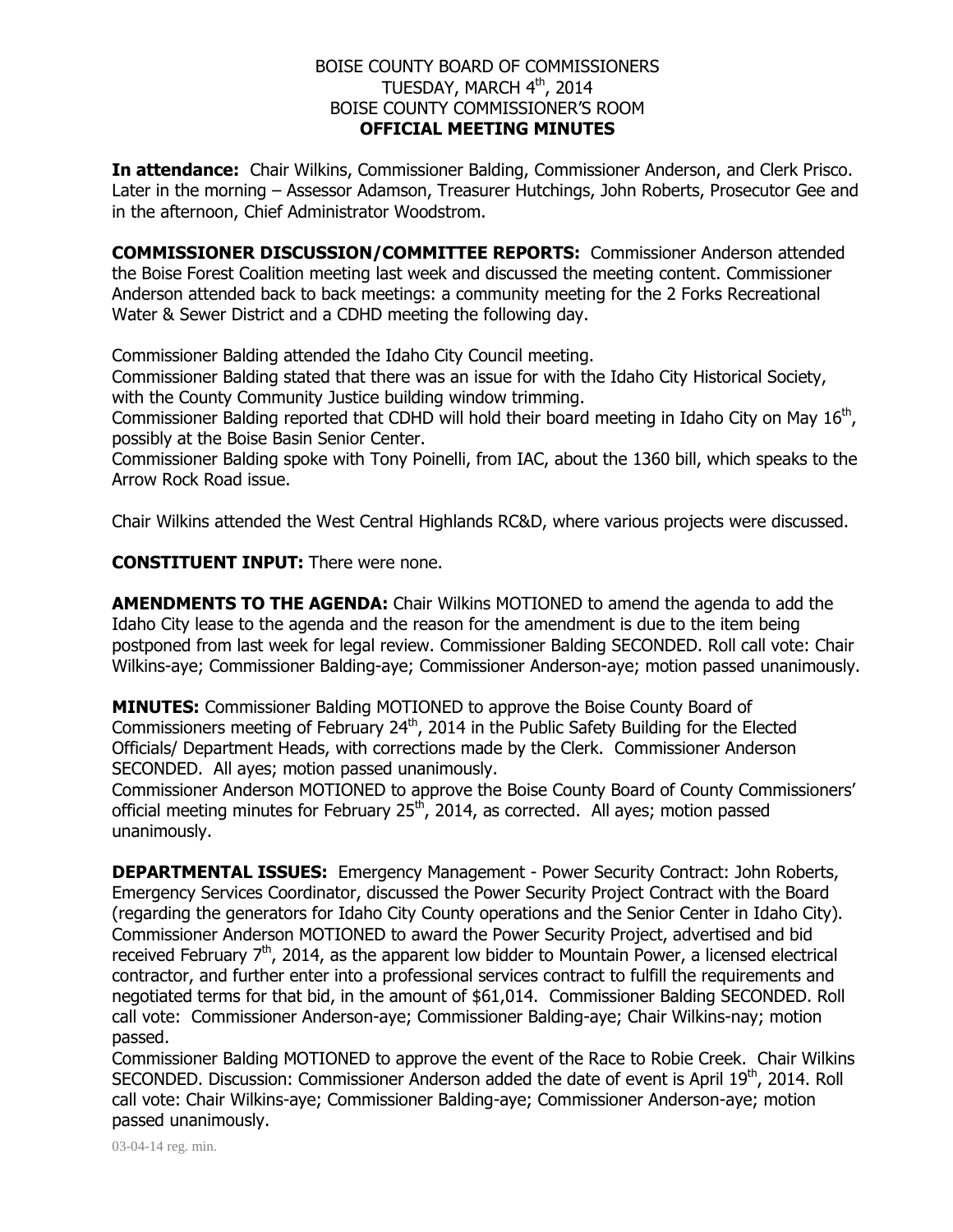Commissioner Balding MOTIONED to adopt Resolution 2014-26, a Boise County resolution adjusting the FY 2014 Boise County General Fund and General Operations Department, for the repair of the heat pumps. Chair Wilkins SECONDED. Discussion: Commissioner Anderson added that the general fund, general reserve appropriation account, was being used. Roll call vote: Chair Wilkins-aye; Commissioner Balding-aye; Commissioner Anderson-aye; motion passed unanimously.

Treasurer Hutchings received a letter regarding over-payment of a property sold. Chair Wilkins MOTIONED to approve the payment, from a balance of a sale, for RP015110020050, located in the Horseshoe Bend area, located in Township 7 North, Range 2 East, part of lot 2 taxed to James Lathrop, in the amount of \$5,411.56, which is the balance of the funds leftover from the sale of property for taxes. Commissioner Anderson SECONDED. Roll call vote: Chair Wilkins-aye; Commissioner Balding-aye; Commissioner Anderson-aye; motion passed unanimously.

Clerk Prisco presented three items for the Board: follow up on the delivery of Misdemeanor Probation Reports; notification of the annual Social Services Conference dates of April 15-17<sup>th</sup> in Twin Falls and her attendance at such conference; discussion of the upcoming Primary Election and the candidacy filing period.

**CONTRACTS/AGREEMENTS/GRANTS:** Noxious Weeds – Title II RAC Grant Proposal for UTV Hose Reel Request: Chair Wilkins presented a draft letter of support for the grant. Commissioner Anderson MOTIONED to approve the letter of support from the Boise County Commissioners, for the Noxious Weeds UTV Hose Reel Retrofit, Title II project proposal. Chair Wilkins SECONDED. All ayes; motion passed unanimously.

Prosecutor Gee presented a legal contract for outside counsel, a contract between Boise County and Lauren McConnell, and introduced Ms. McConnell to the Board. Chair Wilkins MOTIONED to approve the Independent Contract Agreement, between Boise County and Lauren E. McConnell, as an independent contractor for legal services as described in the contract, at the Prosecutor's direction. Commissioner Balding SECONDED. Roll call vote: Chair Wilkins-aye; Commissioner Balding-aye; Commissioner Anderson-aye; motion passed unanimously.

Chair Wilkins MOTIONED to go into session as the East Boise County Ambulance District Executive Board. Commissioner Balding SECONDED. Roll call vote: Chair Wilkins-aye; Commissioner Baldingaye; Commissioner Anderson-aye; motion passed unanimously. Prosecutor Gee discussed the draft lease document between EBCAD, Idaho City Unit and the City of Idaho City. Chair Wilkins MOTIONED to approve the lease agreement between the City of Idaho City and the EBCAD Governing Board, as presented with the changes for clarification on the signatures as the chairperson of the governing board, as well as Prosecutor Gee's instructions to staff on the notary block changes. Commissioner Anderson SECONDED. Roll call vote: Chair Wilkins-aye; Commissioner Balding-aye; Commissioner Anderson-aye; motion passed unanimously. Chair Wilkins MOTIONED to recess as EBCA Executive Board and reconvene as the Board of County Commissioners. Commissioner Anderson SECONDED. Roll call vote: Chair Wilkins-aye; Commissioner Balding-aye; Commissioner Anderson-aye; motion passed unanimously.

**DEMAND WARRANTS:** The Board tabled a demand warrant to ITD until the meeting of March  $11<sup>th</sup>$ , 2014, for further information. Chair Wilkins MOTIONED to approve the demand warrant to John Mancera, in the amount of \$675.00, for snow removal for Unit 13, Placerville Ambulance. Commissioner Balding SECONDED. Roll call vote: Chair Wilkins-aye; Commissioner Balding-aye; Commissioner Anderson-aye; motion passed unanimously. Chair Wilkins MOTIONED to approve the demand warrant to YMC Inc., in the total amount of \$6,366.00, for the repair (and upgrade) of heating units for the Miner's Exchange Building. Commissioner Anderson SECONDED. Roll call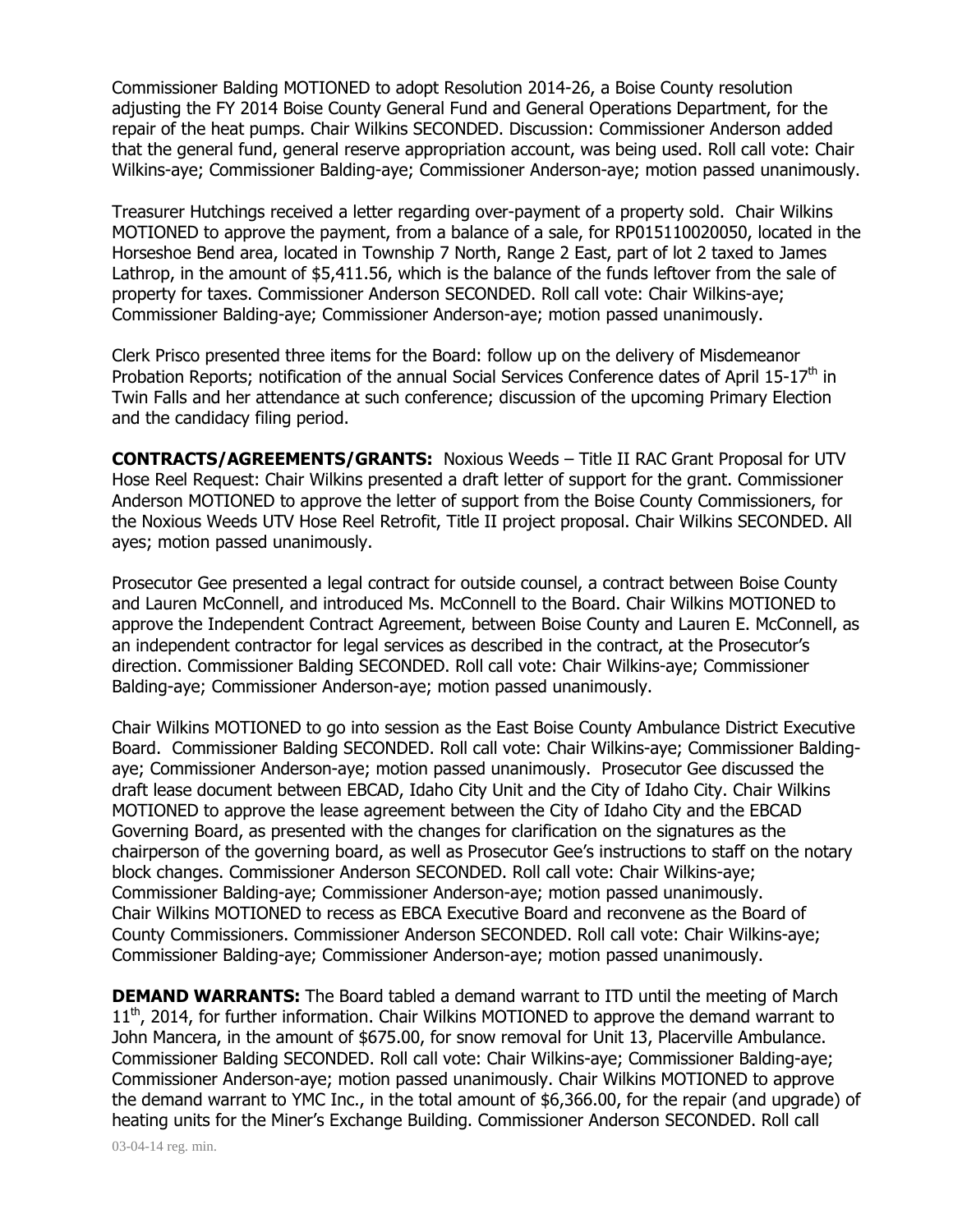vote: Chair Wilkins-aye; Commissioner Balding-aye; Commissioner Anderson-aye; motion passed unanimously.

**INDIGENT:** Chair Wilkins MOTIONED to go into executive session per I.C. 67-2345(1)(d), to discuss a placement of lien on cases 14-01-D and 14-02-A and discuss indigent cases 12-05-F, 12- 11-C, 13-11-C and 14-01-B. Commissioner Anderson SECONDED. Roll call vote: Chair Wilkins-aye; Commissioner Balding-aye; Commissioner Anderson-aye; motion passed unanimously. Chair Wilkins, coming out of executive session, MOTIONED to sign liens on indigent cases 14-01-D and 14-02-A. Commissioner Anderson SECONDED. Roll call vote: Chair Wilkins-aye; Commissioner Balding-aye; Commissioner Anderson-aye; motion passed unanimously. Chair Wilkins MOTIONED to approve the amended approval for case 12-05-F and amended approval for case 12-11-C. Commissioner Balding SECONDED. Roll call vote: Chair Wilkins-aye; Commissioner Balding-aye; Commissioner Anderson-aye; motion passed unanimously. Chair Wilkins MOTIONED to approve indigent case numbers 13-11-C and 14-01-B. Commissioner Anderson SECONDED**.** Roll call vote: Chair Wilkins-aye; Commissioner Balding-aye; Commissioner Anderson-aye; motion passed unanimously.

**P.A. ISSUES:** The Oath of Office was administered to Lauren McConnell, by Chair Wilkins, for the office of the Prosecuting Attorney, Deputy Prosecutor. Prosecutor Gee reported on outstanding issues related to the Planning & Zoning Department and which he plans on designating to Ms. McConnell to work on.

Chair Wilkins MOTIONED to go into executive session per Idaho Code 67-2345(1)(f), pending litigation, and Idaho Code 67-2345(1)(b), personnel. Chair Wilkins noted, for the record, Ms. McConnell's presence in executive session. Commissioner Balding SECONDED. Roll call vote: Chair Wilkins-aye; Commissioner Balding-aye; Commissioner Anderson-aye; motion passed unanimously. Coming out of executive session, Chair Wilkins stated that no decisions were made on personnel issues and a brief discussion took place on pending litigation matters.

**TAMARACK ROAD NAME CHANGE FCO'S:** Rora Canody presented the revised staff report and proposed FCO'S, with the information from the last meeting, of this item. Sister Ania Maria Mahahola was in attendance, as well as others, and was asked if she had any comments. Commissioner Anderson MOTIONED that we approve the road name change for the Society of Compassionate Heart, to change the road name from Tamarack Avenue to Nashotah Way, with the following conditions of approval: that the name be changed to Nashotah Way, which is over 10 letters and spaces in length and has been approved by the Board, that all road name signs should be located in such a place to be visible to vehicle operators on the road, that the minimum letter size shall be 4" in height and placed on a 6" (by variable) in length, all private road signs shall be on blue/black background with white lettering, all road name signs shall have the name lettered on both sides and shall be positioned so that the name is visible from both directions of the road, that the applicant shall install the new road name sign within 45 day from the date of this order signed by the Board of County Commissioners and submit a photo of the installed sign, for the record. Chair Wilkins SECONDED. Roll call vote: Chair Wilkins-aye; Commissioner Balding-aye; Commissioner Anderson-aye; motion passed unanimously.

**MASS GATHERING ORDINANCE PUBLIC HEARING:** John Roberts, Emergency Services Coordinator, was in attendance for the review and discussion. Public comment was opened up. Jayne Reed, Garden Valley, wants to make sure that Prosecutor Gee will check to see if CUP's would conflict before this is finalized. Prosecutor Gee stated what was discussed during the break and that particular area is a campground. Planning & Zoning staff, Rora Canody, will check into the issue of a Conditional Use Permit vs Mass Gathering Application. Clarification is needed on if the applicant has a CUP and will "host" the events, how will that be handled? Mitchel Tain, Idaho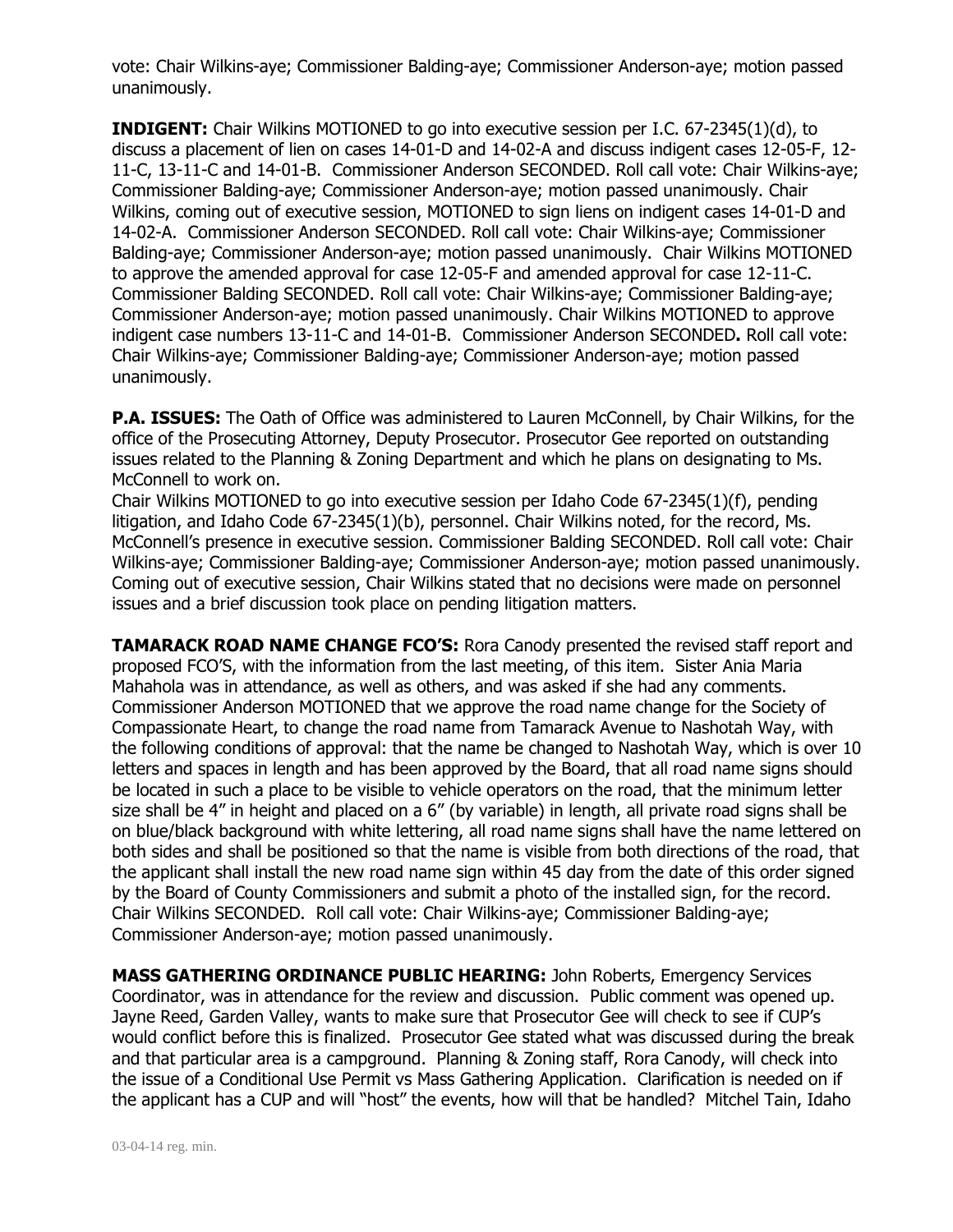City area, spoke about permits in general. Chair Wilkins closed public comments. John Roberts spoke about re-writing of the ordinance and the Emergency Services portion.

Prosecutor Gee spoke about the changes and comments given for the ordinance. Prosecutor Gee stated that he would like to add a preamble along with other suggested changes. The Board stated that Mr. Roberts is to make the changes discussed today and resubmit a final draft for the Board at an future meeting

**IDAHO CITY AREA OF IMPACT DISCUSSION:** Chair Wilkins spoke about the EBCAD/City of Idaho City Lease Agreement and that it is all settled.

Mr. Obland spoke about the area of impact and stated that they are just in the discussion portion of this issue. Mr. Obland stated that the map will be reviewed further and then they will be able to move forward. Prosecutor Gee spoke about the statues that have to be followed. January 30<sup>th</sup> was when the letter was sent and we are now outside the statute timeframe so the Mayor would need to submit a new letter concerning this matter. Prosecutor Gee spoke about the statutes for renegotiations. The Board is requesting a new letter, from Mayor Obland, to start the 30 day process again.

## **MISCELLANEOUS & CORRESPONDENCE:**

- Comprehensive Plan & Land Use Map Resolution: the document was discussed and tabled until the meeting of March  $18<sup>th</sup>$ , 2014.
- Title II RAC grant proposals: Commissioner Anderson MOTIONED to sign the letter of support for a Title II funding request for the outdoor education project. Chair Wilkins SECONDED. All ayes: motion passed unanimously. Commissioner Anderson MOTIONED to approve the Title II funding request for the Payette/Boise Forest Coalition Project. Chair Wilkins SECONDED. All ayes; motion passed unanimously. Commissioner Anderson MOTIONED to sign the letter of support for the Clear Creek Integrated Project request for the Title II funds. Chair Wilkins SECONDED. Chair Wilkins recognized Oscar Baumhoff and a clarification question that he had. Chair Wilkins-aye; Commissioner Andersonaye; Commissioner Balding–nay; motion passed. Commissioner Anderson MOTIONED to support the Sawtooth Wilderness Trail Maintenance Title II project request from the Sawtooth Recreational Area for projects to be completed in Boise County. Chair Wilkins SECONDED. All ayes; motion passed unanimously.
- Commissioner Anderson MOTIONED to approve the waiver of fees and the opening of the County Solid Waste facility, for the Idaho City Historical Society, for the  $6<sup>th</sup>$  annual Celebrate Idaho City Clean-up Day. Commissioner Balding SECONDED. Discussion: need to follow existing policies (such as size restrictions and limitations). Commissioner Anderson so AMENDED. All ayes; motion passed unanimously.
- Commissioner Anderson MOTIONED to execute the letter to Ms. Avery at Idaho Waste Systems, advising her that we are reducing the amount of the bill, for invoice #12880, by the amount identified as a Christmas Bonus of \$162.41, and the check will be issued in the amount of \$2,905.20. Chair Wilkins SECONDED. All ayes, motion passed unanimously.
- Commissioner Balding MOTIONED to approve the letter to the Idaho Wool Growers Association to re-nominate Mr. Dobson to that Board. Commissioner Anderson SECONDED. All ayes, motion passed unanimously.